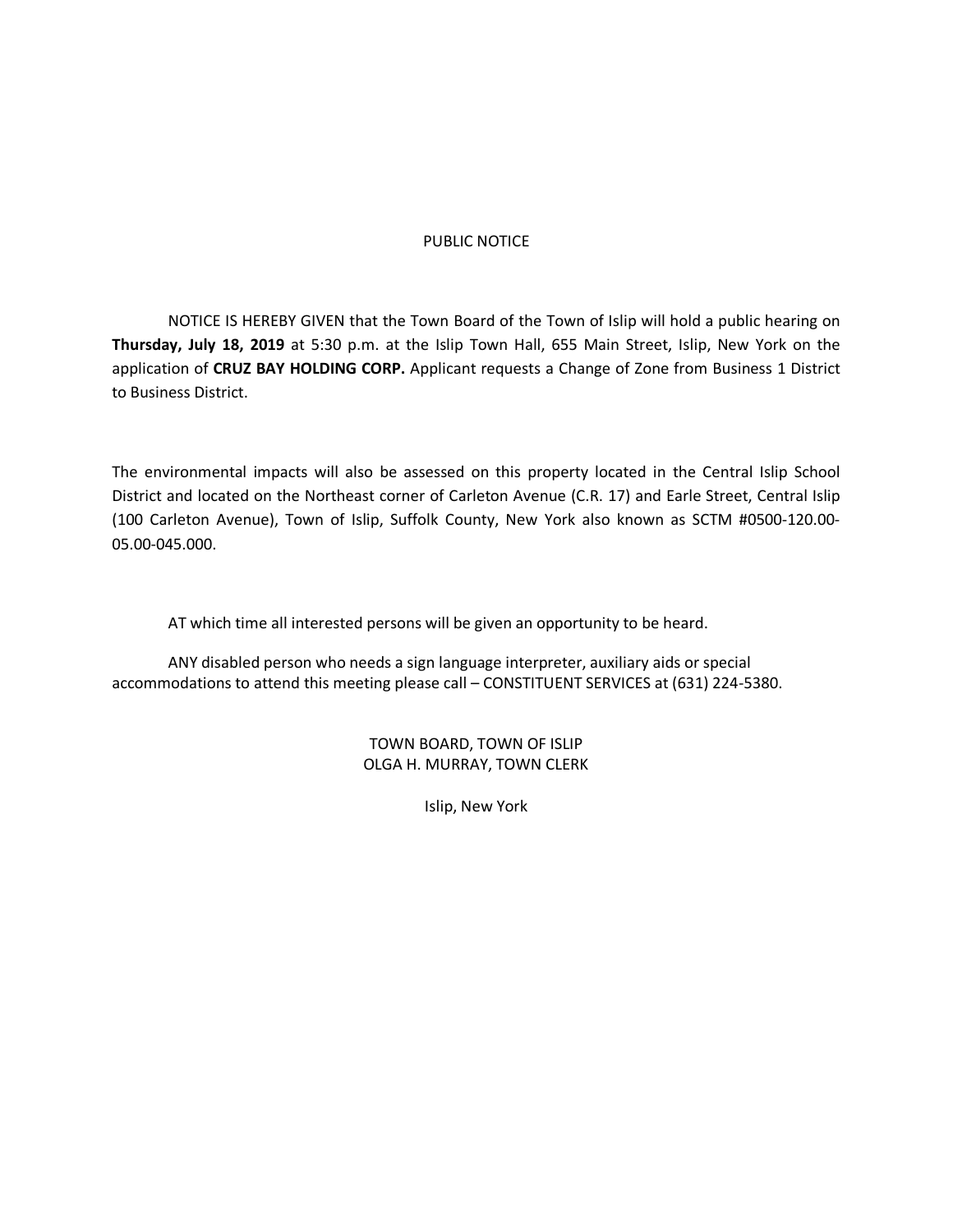### PUBLIC NOTICE

NOTICE IS HEREBY GIVEN that the Town Board of the Town of Islip will hold a public hearing on **Thursday, July 18, 2019** at 5:30 p.m. at the Islip Town Hall, 655 Main Street, Islip, New York on the application of **JMTM ASSOCIATES.** Applicant requests a Change of Zone from Residence AA to All Business 3 along with a Town Board Special Permit for a marina pursuant to 302 R.

Site plan modifications are also required as part of this application. The environmental impacts will also be assessed on this property located in the Connetquot School District and located on the South side of Shore Drive, 1905 feet west of Fern Place, Oakdale (520 & 560 Shore Drive), Town of Islip, Suffolk County, New York also known as SCTM #0500-402.00-05.00-006.000, 007.000 & 008.000.

AT which time all interested persons will be given an opportunity to be heard.

ANY disabled person who needs a sign language interpreter, auxiliary aids or special accommodations to attend this meeting please call – CONSTITUENT SERVICES at (631) 224-5380.

> TOWN BOARD, TOWN OF ISLIP OLGA H. MURRAY, TOWN CLERK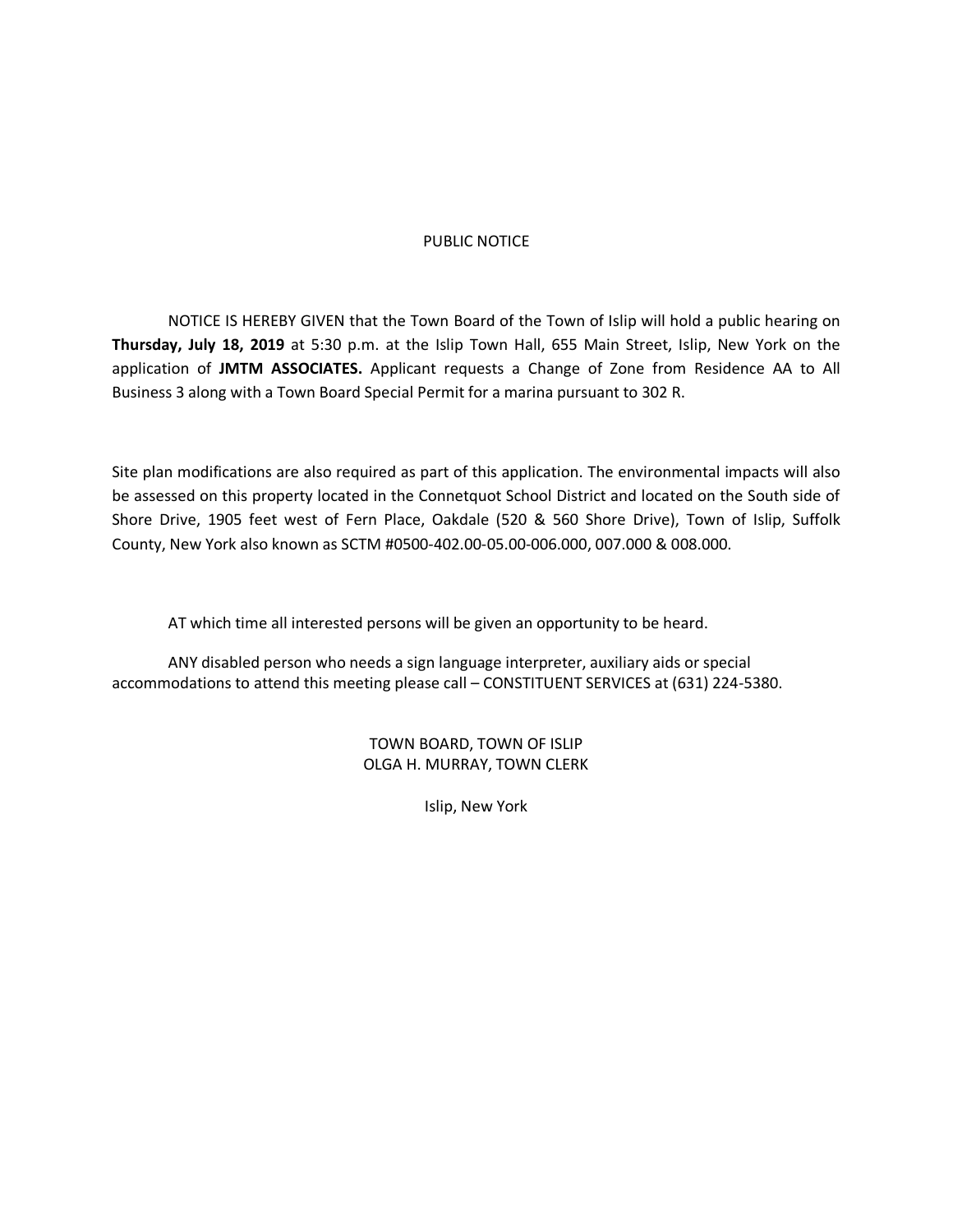### PUBLIC NOTICE

NOTICE IS HEREBY GIVEN that the Town Board of the Town of Islip will hold a public hearing on **Thursday, July 18, 2019** at 5:30 p.m. at the Islip Town Hall, 655 Main Street, Islip, New York on the application of **KELLY DEVELOPMENT, INC.** Applicant requests a Change of Zone from Residence AA to Residence C for the construction of thirty-two senior citizen attached single-family dwellings.

Site plan modifications are also required as part of this application. The environmental impacts will also be assessed on this property located in the Bayport-Blue Point Union Free School District and located on the South side of Church Street between Sylvan Avenue and Nicolls Road (C.R. 97), (819 Sylvan Avenue, Bayport), Town of Islip, Suffolk County, New York also known as SCTM #0500-262.00-03.00-001.000.

AT which time all interested persons will be given an opportunity to be heard.

ANY disabled person who needs a sign language interpreter, auxiliary aids or special accommodations to attend this meeting please call – CONSTITUENT SERVICES at (631) 224-5380.

> TOWN BOARD, TOWN OF ISLIP OLGA H. MURRAY, TOWN CLERK